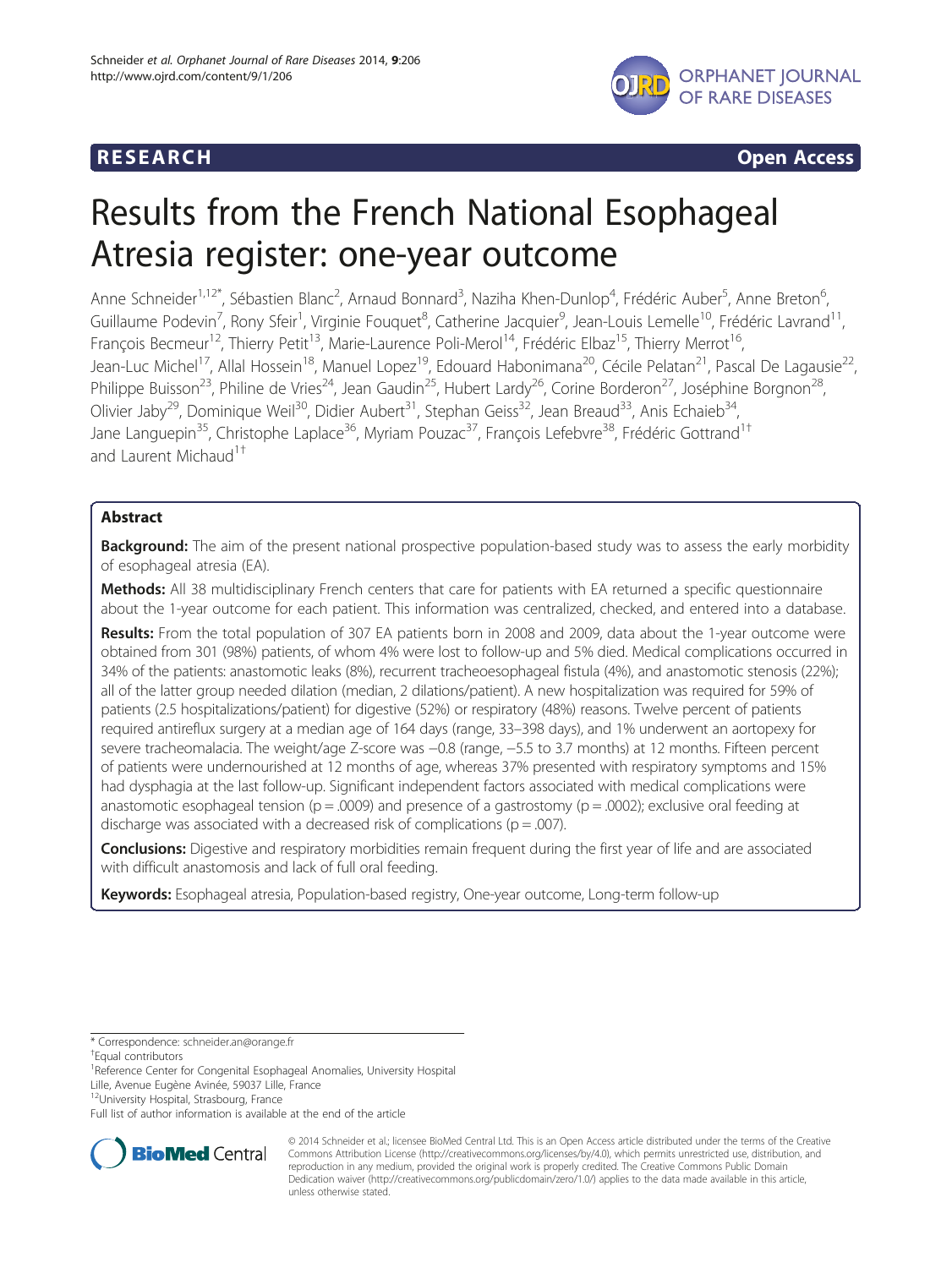# Background

Esophageal atresia (EA) with or without a tracheoesophageal fistula (TEF) is a rare congenital malformation (MIM 189960) [[1,2](#page-4-0)]. In 2012, the EUROCAT Working Group (23 European registries of congenital anomalies) published an overall prevalence of 2.4 per 10 000 births with important regional differences [\[3](#page-4-0)]. A prospective population-based register was initiated in 2008 and included all the centers that care for EA patients in France. This register showed that the live-birth prevalence of EA was 1.8 per 10 000 births in our country [\[4](#page-4-0)].

The prognosis of EA has benefited from advances in medical care, including neonatal and surgical procedures, and has therefore improved significantly over the past three decades. Its survival rate now exceeds 95% and an increasing number of patients reach adulthood [[3](#page-4-0),[4](#page-4-0)]. However, retrospective monocentric studies from tertiary centers have reported respiratory and digestive/nutritional problems both in early infancy and at long-term follow-up [[5\]](#page-4-0). Updated information on the outcome of EA from population-based studies is lacking.

In the present study, we report the first-year outcome of all EA patients included in the French register over a 2-year period, as well as factors that were associated with morbidity.

## Methods

A network of all the centers in France that treat EA was created in 2006 within the framework of the French national plan for rare diseases, and this network is coordinated by the National Reference Center for EA located at the Lille University Hospital. A population-based registry of EA was created and began to collect data prospectively on all patients born with EA in France from January 1, 2008. The register was approved by the National Informatics and Privacy Committee (CNIL), and was qualified by the National Committee of Register (InVs, CNR). All data were used anonymously, and the parents were informed about the aims of the register. Two specific questionnaires collected information at birth and at 1 year of age [see Additional file [1](#page-4-0)]. These questionnaires were validated by a multidisciplinary national committee of experts, including epidemiologists, neonatologists, surgeons, and pediatricians. The questionnaires were completed by the participating centers on a voluntary basis. A clinical research assistant helped to collect the information at each center, when required. A physician and a research assistant checked each questionnaire and double-checked the data entered into the database. When inconsistencies or lack of information were found, the corresponding center was contacted to resolve the issue. The methodology and exhaustivity of the register have been reported elsewhere [\[4\]](#page-4-0).

The present study concerned the first-year outcome of all EA patients included in the registry who were born between January 1, 2008, and December 31, 2009. EA was classified according to Ladd's classification [[6\]](#page-4-0). Data collected included general neonatal characteristics of the patient and outcome up to 1 year of age: death, postsurgical direct esophageal complications and chronic complications, new hospitalization and causes, and nutrition status at 6 and 12 months evaluated by the Z-score for weight/age. Undernutrition was defined as a Z-score ≤ −2.0 standard deviation (SD). A medical complication was defined as the occurrence of anastomotic leaks (radiological leaks), recurrent TEF, or anastomotic stenosis needing esophageal dilation. The presence of esophageal anastomotic tension, difficulty in performing anastomosis and timing of primary or delayed primary repair were decided by the surgeon. The variable time to esophageal anastomosis was recorded separately for patients receiving a primary anastomosis (during the neonatal period) and those receiving a delayed primary anastomosis (after a few weeks). Respiratory symptoms were defined as recurrent lung infections or chronic wheezing or recurrent episodes of bronchiolitis, and dysphagia as difficulty in swallowing.

#### Statistical analyses

Continuous variables were analyzed using Student's t test or Wilcoxon's rank-sum test in cases of heteroscedasticity or nonnormality. Categorical variables were analyzed using Fisher's exact test. The variables with a p-value <0.2 in a univariate analysis and all variables potentially associated with the complication based on clinical knowledge were used in a multivariate logistic regression only if the missing data were less than 30% for the variable. The selection of the variables in the final model was made using backward elimination. The type I error was set at 5% (two-sided) for all statistical tests. R software, version 3.1.0, was used for data analysis.

### Results

From the total population of 307 EA patients born in 2008 and 2009 in France, data about the 1-year outcome were obtained from 301 (98%) patients, of whom 4%  $(n = 12)$  were lost to follow-up and 5% died  $(n = 16)$ . The first-year outcome was available for 275 patients (90%), and their general neonatal characteristics are summarized in Table [1](#page-2-0).

A total of 16 patients (5%) died during the first year of follow-up, at a median age of 13 days (range, 1–284 days). The causes of death were the consequences of associated malformations or complications of surgery (Table [2\)](#page-2-0).

During the first year of follow-up, rehospitalization was required for 59% (160/272) of the patients, with a mean number of hospitalizations of 2.5/patient  $(\pm 2.0; \text{ range},$ 1.0–13.0 hospitalizations) and a mean hospital stay of 21 days (±37; range, 1–365 days). The main causes of hospitalization were digestive in 52% of patients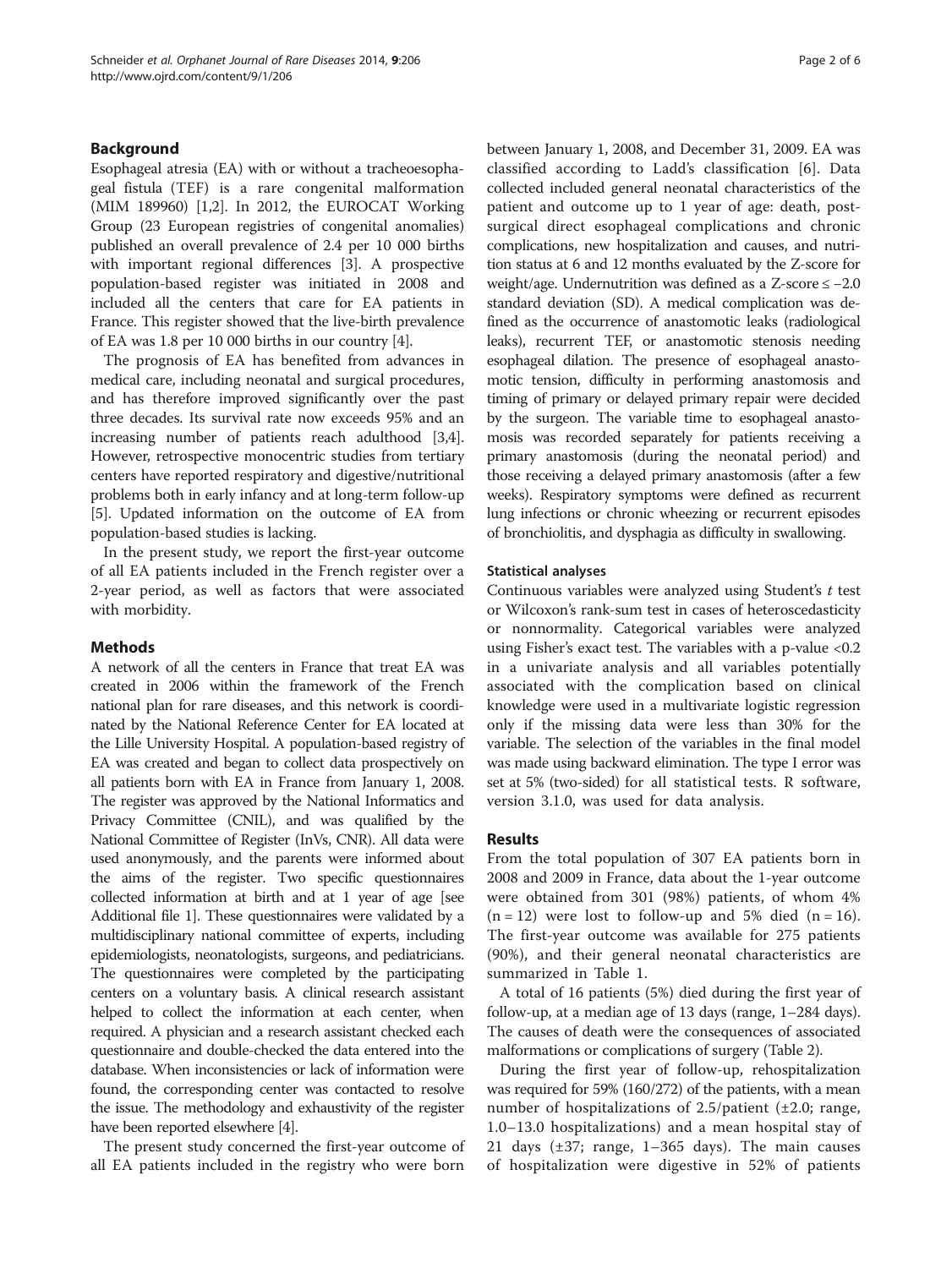<span id="page-2-0"></span>Table 1 Neonatal characteristics of the population studied

| Sex                            | Male 55%                    |  |  |
|--------------------------------|-----------------------------|--|--|
|                                | Female 45%                  |  |  |
| Term                           | $37 + 3$ weeks              |  |  |
| <b>Birth weight</b>            | $2591 \pm 699$ q            |  |  |
| LADD $\mid$ [6]                | 9%                          |  |  |
| <b>LADD III [6]</b>            | 87%                         |  |  |
| Other EA types [6]             | II: 1.0%; IV: 1.5%; V: 1.5% |  |  |
| <b>Associated malformation</b> | 48%                         |  |  |
| Delayed primary anastomosis    | 13%                         |  |  |
| Defect length                  | $1.9 \pm 1.4$ cm            |  |  |

(e.g., esophageal stenosis, gastroesophageal reflux disease, nutritional evaluation, anorectal malformation surgery, pyloric stenosis, and gastroenteritis…) and respiratory in 48% of patients (e.g., bronchiolitis, respiratory infection, and tracheomalacia…).

A medical complication, as defined previously, occurred in 34% (91/271) of the patients: anastomotic leaks (8%), recurrent TEF (4%), and anastomotic stenosis (22%) needing esophageal dilation in 22% of patients (2.3 dilations/patient; range, 1.0–9.0 dilations; at a mean age of 123 days (range, 20–360 days) for the first dilation). Twelve percent of patients required antireflux surgery at a median age of 164 days (range, 33–398 days), and 1% of patients required an aortopexy for severe tracheomalacia (median age, 122 days; range, 75–238 days).

The percentage of patients receiving a gastrostomy in our 1-year follow-up population was 22%. Most gastrostomies

Table 2 Ages and causes of death

were placed surgically at birth in cases of delayed anastomosis for pure EA or for long defects in type III patients. In some cases, patients with pure EA or type III EA (e.g., with prematurity) underwent primary anastomosis associated with a systematic gastrostomy depending on the local team's experience. The weight/age Z-score was 0.1 (range, −5.1 to 5.5; ±2.0) at 6 months and −0.8 (range, −5.5 to 3.7; ±1.2) at 12 months. Fifteen percent of patients were undernourished at the ages of 6 and 12 months, whereas 37% presented with respiratory symptoms and 15% had dysphagia at the last follow-up.

Comparative analyses of the children who presented with at least one complication  $(n = 91)$  compared with those with no complications  $(n = 180)$  are summarized in Table [3.](#page-3-0) Significant independent factors that were associated with a medical complication during the first-year follow-up were anastomotic esophageal tension (56% vs 44%; OR, 3.0  $[1.6-5.6]$  p = .0009), presence of a gastrostomy  $(71\% \text{ vs } 29\%; \text{ OR, } 4.8 [2.1-11.1] \text{ p} = .0002);$ exclusive oral feeding at discharge was associated with a decrease risk of complication (74% vs 26%; OR, 4.5  $[1.5-14.2]$  p = .007). Factors such as prematurity, low birth weight, pure EA, and associated malformations were not significantly associated with complications.

# **Discussion**

The survival rate of EA in developed countries reached a plateau in the 1980s and seems to be currently stable at around 95% [[2,3\]](#page-4-0). Major cardiac malformations and low birth weight (<1500 g) are two predictors identified by Spitz using the modification of Waterston's risk-group classification, and these risk factors are consistent with

|                | Age at death (days) | Term (weeks) | Birth weight (g) | EA type (LADD)                                  | Cause of death                              |  |
|----------------|---------------------|--------------|------------------|-------------------------------------------------|---------------------------------------------|--|
|                | 7                   | 39           | 2300             | $\mathbb{H}$                                    | Multivisceral failure (trisomy 18)          |  |
| 2              |                     | 37           | 2770             | $\mathop{\rm III}$                              | Multiple malformations                      |  |
| 3              |                     | 31           | 1750             | $\  \, \ $                                      | Multiple malformations                      |  |
| $\overline{4}$ | 2                   | 34           | 1760             |                                                 | Multiple malformations                      |  |
| 5              | 2                   | 39           | 1840             | $\mathop{\rm III}$                              | Cardiorespiratory failure (Fanconi disease) |  |
| 6              | 3                   | 36           | 2100             | $\  \, \ $                                      | ?                                           |  |
| 7              | 6                   | 36           | 1985             | $\  \, \ $                                      | 7                                           |  |
| 8              | 6                   | 34           | 1815             | $\mathbb{H}$                                    | Enterocolitis                               |  |
| 9              | 13                  | 28           | 600              | $\mathsf{III}$                                  | $\overline{\phantom{a}}$                    |  |
| 10             | 20                  | 35           | 2380             |                                                 | Gastric perforation, sepsis                 |  |
| 11             | 53                  | 30           | 1295             |                                                 | Enterocolitis                               |  |
| 12             | 102                 | 32           | 1300             | $\mathbb{H}$                                    | ?                                           |  |
| 13             | 151                 | 34           | 1101             | $\mathbf{III}$                                  | Severe sepsis                               |  |
| 14             | 182                 | 38           | 2190             | $\mathbb{H}$                                    | Cardiac failure (sepsis)                    |  |
| 15             | 192                 | 36           | 2920             |                                                 | Mediastinitis                               |  |
| 16             | 284                 | 37           | 2800             | $\left\vert \right\vert \left\vert \right\vert$ | Sudden infant death (negative autopsy)      |  |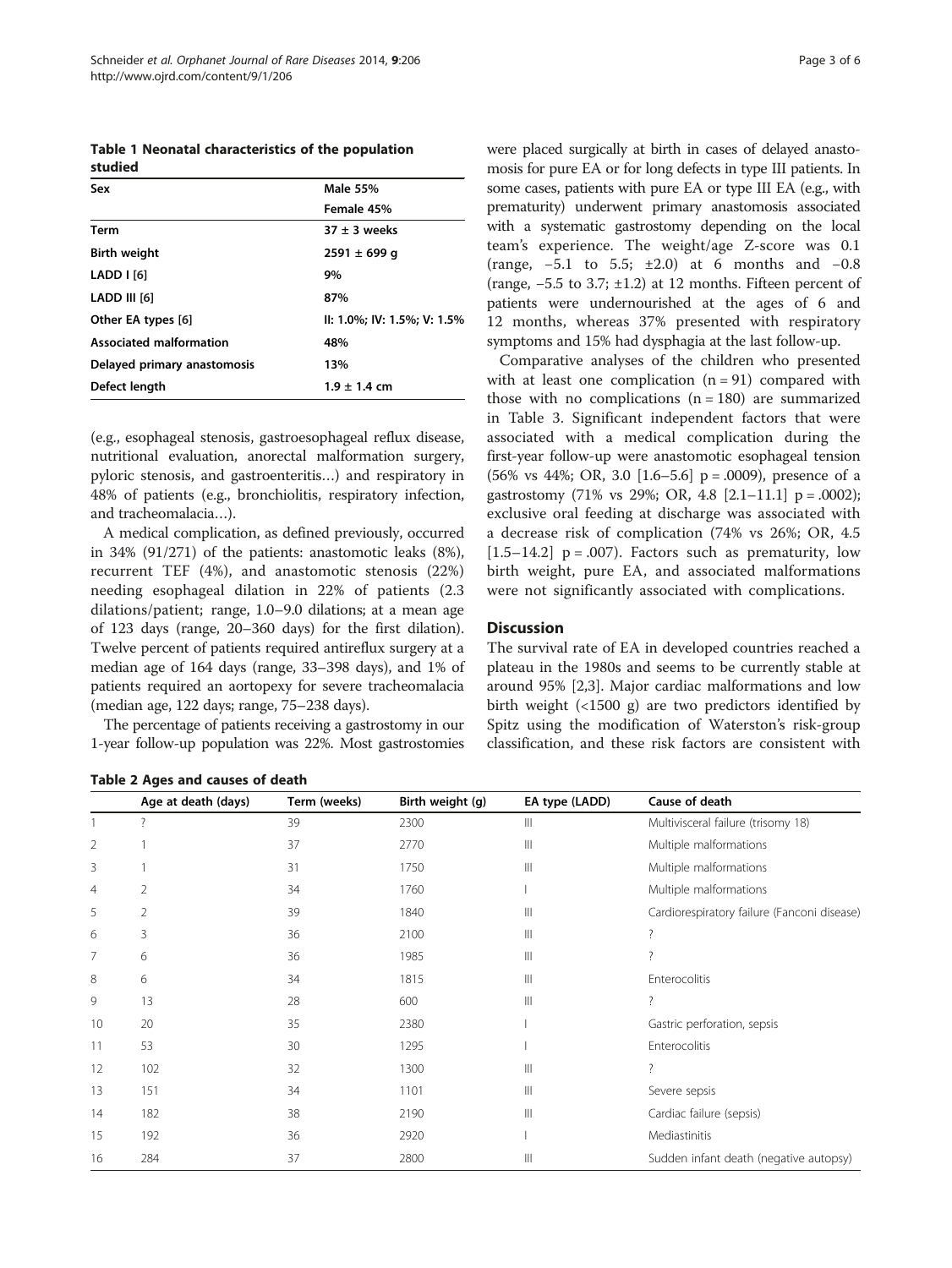|                                                  | <b>Complications</b><br>$(n = 91)$ | No complications<br>$(n = 180)$ | p                | Multivariate analysis          |
|--------------------------------------------------|------------------------------------|---------------------------------|------------------|--------------------------------|
| Sex (%)                                          | Male (31)                          | Male (69)                       | 8.               | <b>NS</b>                      |
|                                                  | Female (29)                        | Female (71)                     |                  |                                |
| Term (weeks)                                     | $36.5 \pm 3.3$                     | $37.6 \pm 2.9$                  | .005             | <b>NS</b>                      |
| Birth weight (g)                                 | $2419 \pm 710$                     | $2672 \pm 677$                  | .003             | <b>NS</b>                      |
| Associated malformations (%)                     | 57/141 (40)                        | 84/141 (60)                     | .01              | <b>NS</b>                      |
| EA type $(\%)$                                   | $LADD$ (64)                        | $LADD$ (36)                     | .01              | <b>NS</b>                      |
|                                                  | LADD III (29)                      | LADD III (71)                   |                  |                                |
| Defect length                                    | $1.6 \pm 4.8$                      | $1.5 \pm 1.2$                   | .0002            | <b>NS</b>                      |
| Primary anastomosis (%)                          | 70/235 (30)                        | 165/235 (70)                    | .003             | <b>NS</b>                      |
| Delayed primary anastomosis (%)                  | 22/32 (69)                         | 10/32(31)                       | $1.4~10^{-5}$    | <b>NS</b>                      |
| Anastomotic tension (%)                          | 48/86 (56)                         | 38/86 (44)                      | $1.2 \, 10^{-7}$ | OR, 3.0 [1.6–5.6] $p = .0009$  |
| Difficult anastomosis (%)                        | 16/28(57)                          | 12/28(43)                       | .01              | <b>NS</b>                      |
| Gastrostomy (%)                                  | 40/56 (71)                         | 16/56 (29)                      | $4.910^{-11}$    | OR, 4.8 $[2.1-11.1]$ p = .0002 |
| Complementary enteral nutrition at discharge (%) | 28/40 (70)                         | 12/40(30)                       | $2.910^{-7}$     | <b>NS</b>                      |
| Exclusive oral feeding at discharge (%)          | 57/219 (26)                        | 162/219 (74)                    | $3.1 \, 10^{-6}$ | OR, 4.5 [1.5-14.2] $p = .007$  |

<span id="page-3-0"></span>

| Table 3 Comparison between children presenting with and without complications during the first year of life |  |  |  |
|-------------------------------------------------------------------------------------------------------------|--|--|--|
|-------------------------------------------------------------------------------------------------------------|--|--|--|

NS, not significant.

OR, odds-ratio.

those reported in the French National Register [\[4,7](#page-4-0)]. Death occurred during the first days of life in most of those who died (Table [2](#page-2-0)).

Our data from a population-based register show that more than one-third of patients operated on for EA had medical complications. Comparisons with the literature are difficult because the definition of complications differs between studies. For example, in a retrospective monocentric series, Castilloux et al. reported that more than half of their patients had a complicated evolution, but they considered severe gastroesophageal reflux confirmed at biopsy or severe chronic respiratory disease as complicated issues [[8](#page-4-0)]. We decided to consider only reliable and objective complications to homogenize the results because the register involves 38 different centers and investigators. This showed clearly that despite recent advances in neonatal care and surgical techniques, morbidity remains high within the first year of life of EA patients.

Our study also showed that these patients required frequent rehospitalization during the first year compared with a previous study that reported a 67% hospitalization rate [[9\]](#page-5-0). As expected, digestive and respiratory problems were the main causes of hospitalization [\[10](#page-5-0)]. Parents should be informed about this issue.

Complications directly related to esophageal anastomosis remain frequent, despite recent surgical progress [[2,8](#page-4-0),[11](#page-5-0)-[14](#page-5-0)]. Similarly, gastroesophageal reflux remains a major problem, as 10–20% of patients needed antireflux surgery within the first year of life [[2](#page-4-0)[,13,14\]](#page-5-0).

Respiratory complications are also a major concern in children with EA and represent an important factor related to morbidity; respiratory disease at 1 year of age has been reported in 9% of patients [\[8](#page-4-0)]. These complications are often underestimated, and a systematic firstyear survey found respiratory symptoms in 37% of our patients.

Nutritional status is rarely reported in EA populations, and data are lacking particularly in the first year of life. For example, Chetcuti et al. reported malnutrition in 13% of their patients with EA aged 1–37 years, of whom twothirds were younger than 5 years [\[9](#page-5-0)]. Other authors have reported a growth delay in nearly one-third of these children at the age of 5 years [\[13\]](#page-5-0). All reported data apply only to older children with EA. Fifteen percent of our patients were undernourished at 6 and 12 months of life, which indicated that malnutrition did not decrease between 6 and 12 months of age despite earlier nutritional support.

One of the main results of our study was the identification of three independent predictors of complications. One neonatal factor was linked to the malformation and surgical procedure (esophageal anastomotic tension), and two nutritional factors were significantly related to the occurrence of complications. Anastomotic tension may favor gastroesophageal reflux and esophageal stenosis, whereas gastrostomy and enteral nutrition (naso-gastric tube) are often necessary in more difficult cases with esophageal dysmotility or anastomotic stenosis resulting in delayed food intake or malnutrition. Although anastomotic tension could not be evaluated using an objective methodology, we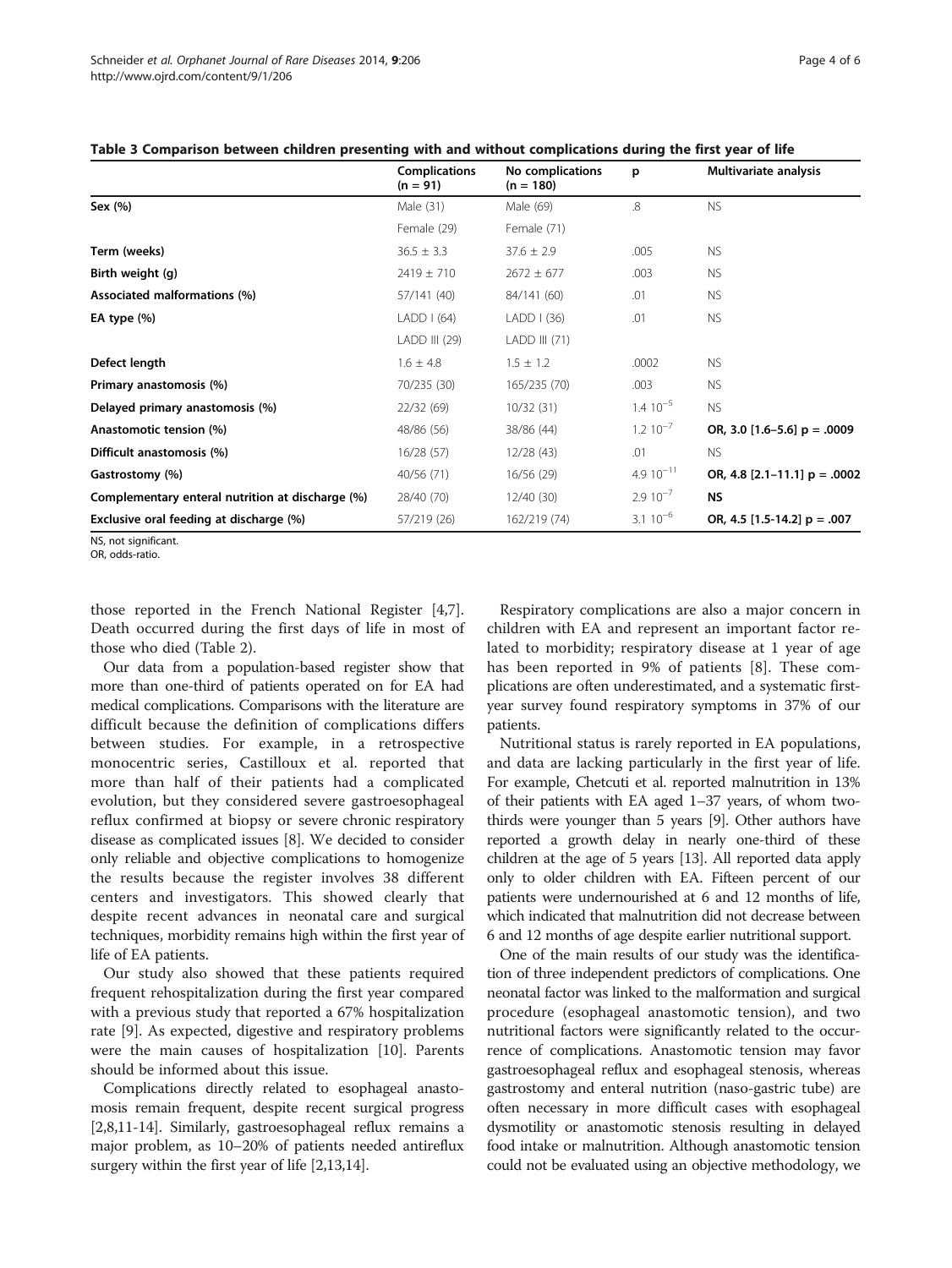<span id="page-4-0"></span>believe that the association with complications is valuable because this information was recorded prospectively without knowledge of the outcomes. Pure EA, prematurity, and associated malformations, which were associated with complications in previous studies, were not significant in the present study; however, our study might have been underpowered regarding these factors.

The purpose of identifying the early predictors of morbidity/mortality is to identify patients who require more intensive follow-up programs [8]. Because the survival rate has improved, these children with EA will gradually enter adulthood with significant esophageal morbidity [[15\]](#page-5-0). Most of the teams that currently treat children with EA abandoned the original idea of "complete healing" once surgical anastomosis has been performed, and it is now suggested that the crucial role of multidisciplinary specialist clinics should be the long-term follow-up of these patients [[13](#page-5-0)].

To our knowledge, this was the first prospective national registry to focus specifically on EA with a national dimension. One of the key points of this type of registry is its exhaustiveness, with few patients lost to follow-up and a large number of patients included in the analyses, which resulted in high statistical power. Some of the variables studied can be center dependent. However, the multicentric characteristic of our registry limits this bias and reflects the reality at a population level because the registry was not limited to selected populations from tertiary centers.

The results obtained from our population-based registry are important for health-care providers who are involved in prenatal and neonatal care because they may help to inform, and to provide better counseling to the parents of a fetus or newborn affected by EA.

# Conclusions

In conclusion, although mortality was low, digestive and respiratory morbidities were frequent in the first year after EA repair and often required rehospitalization. This situation is associated with high health costs and has social and psychological effects on the relatives of these children. Information provided to the parents should be adapted to highlight these risks. EA follow-up is necessary, especially during the first year of life. High-risk groups of patients were identified.

# Availability of supporting data

Supporting data are not available in a publicly-accessible data repository.

# Additional file

[Additional file 1:](http://www.ojrd.com/content/supplementary/s13023-014-0206-5-s1.doc) Esophageal atresia French national registry: 1-year follow-up questionnaire.

#### Competing interests

The authors declare that they have no competing interests.

#### Authors' contributions

SA supervised data collection, drafted the initial manuscript, and revised the manuscript. BS, BA, KDN, AF, BA, PG, FV, JC, LJL, LF, BF, PT, PMML, EF, MT, MJL, AH, LM, HE, PC, DLP, BP, DVP, GJ, LH, BC, BJ, JO, WD, AD, GS, BJ, EA, LJ, LC, and PM contributed to the acquisition of data. SR conceptualized and designed the study, and revised the manuscript. LF carried out the statistical analyses. GF and ML conceptualized and designed the study. All authors reviewed the manuscript critically and approved the final manuscript as submitted.

#### Funding/institutional support

The study was funded by the Reference Center for Congenital Esophageal Anomalies (CRACMO). The register had institutional support from InVs (Institut de Veille Sanitaire) and INSERM (Institut National de la Santé et de la Recherche Médicale).

#### Author details

<sup>1</sup>Reference Center for Congenital Esophageal Anomalies, University Hospital Lille, Avenue Eugène Avinée, 59037 Lille, France. <sup>2</sup>University Hospital, Lyon, France. <sup>3</sup>Hôpital Robert Debré, Paris, France. <sup>4</sup>Hôpital Necker Enfants Malades, Paris, France. <sup>5</sup>Hôpital Trousseau, Paris, France. <sup>6</sup>University Hospital, Toulouse France. <sup>7</sup>University Hospital, Nantes, France. <sup>8</sup>Hospital Kremlin-Bicêtre, Le Kremlin-Bicêtre, France. <sup>9</sup>University Hospital, Grenoble, France. <sup>10</sup>University Hospital, Nancy, France. <sup>11</sup>University Hospital, Bordeaux, France. <sup>12</sup>University Hospital, Strasbourg, France. <sup>13</sup>University Hospital, Caen, France. <sup>14</sup>University Hospital, Reims, France. <sup>15</sup>University Hospital, Rouen, France. <sup>16</sup>Hôpital Nord, Marseille, France. <sup>17</sup>Hôpital Felix Guyon, St Denis, France. <sup>18</sup>University<br>Hospital, Montpellier, France. <sup>19</sup>University Hospital, St Etienne, France. <sup>20</sup>University Hospital, Rennes, France. <sup>21</sup>University Hospital, Le Mans, France. <sup>22</sup>Hôpital La Timone, Marseille, France. <sup>23</sup>University Hospital, Amiens, France. <sup>24</sup>University Hospital, Brest, France. <sup>25</sup>University France. <sup>28</sup>University Hospital, Dijon, France. <sup>29</sup>University Hospital, Créteil, France. <sup>30</sup>University Hospital, Angers, France. <sup>31</sup>University Hospital, Besançon, France. <sup>30</sup>University Hospital, Angers, France. <sup>31</sup>University Hospital, Besançon<br>France. <sup>32</sup>Hôpital Le Parc, Colmar, France. <sup>33</sup>University Hospital, Nice, France.<br><sup>34</sup>University Hospital, Fort de France, France. <sup>35</sup>Un France. <sup>36</sup>University Hospital, Pointe-à-Pitre, France. <sup>37</sup>Regional Hospital, Orléans, France. <sup>38</sup>Department of Biostatistics, University Hospital, Strasbourg, France.

#### Received: 2 September 2014 Accepted: 2 December 2014 Published online: 11 December 2014

#### References

- 1. Shaw-Smith C: Genetic factors in esophageal atresia, tracheo-esophageal fistula and the VACTERL association: roles for FOXF1 and the 16q24.1 FOX transcription factor gene cluster, and review of the literature. Eur J Med Genet 2010, 53:6–13.
- 2. Spitz L: Oesophageal atresia. Orphanet J Rare Dis 2007, 2:24.
- 3. Pedersen RN, Calzolari E, Husby S, Garne E, EUROCAT Working group: Oesophageal atresia: prevalence, prenatal diagnosis and associated anomalies in 23 European regions. Arch Dis Child 2012, 97:227–232.
- 4. Sfeir R, Bonnard A, Khen-Dunlop N, Auber F, Gelas T, Michaud L, Podevin G, Breton A, Fouquet V, Polat C, Lemelle JL, Petit T, Lavrand F, Becmeur F, Polimerol ML, Pichel JL, Elbaz F, Habonimana E, Allal H, Lopez E, Lardy H, Morineau M, Pelatan C, Merrot T, Delagausie P, de Vries P, Levard G, Buisson P, Sapin E, Jaby O, et al: Esophageal atresia: data from a national cohort. J Pediatr Surg 2013, 48:1664–1669.
- 5. Legrand C, Michaud L, Salleron J, Neut D, Sfeir R, Thumerelle C, Bonnevalle M, Turck D, Gottrand F: Long-term outcome of children with oesophageal atresia type III. Arch Dis Child 2012, 97:808–811.
- 6. Ladd WE, Swenson O: Esophageal atresia and tracheo-esophageal fistula. Ann Surg 1947, 125:23–40.
- 7. Waterston DJ, Carter RE, Aberdeen E: Oesophageal atresia: tracheo-oesophageal fistula. A study of survival in 218 infants. Lancet 1962, 1:819-822.
- 8. Castilloux J, Noble AJ, Faure C: Risk factors for short- and long-term morbidity in children with esophageal atresia. J Pediatr 2010, 156:755-760.